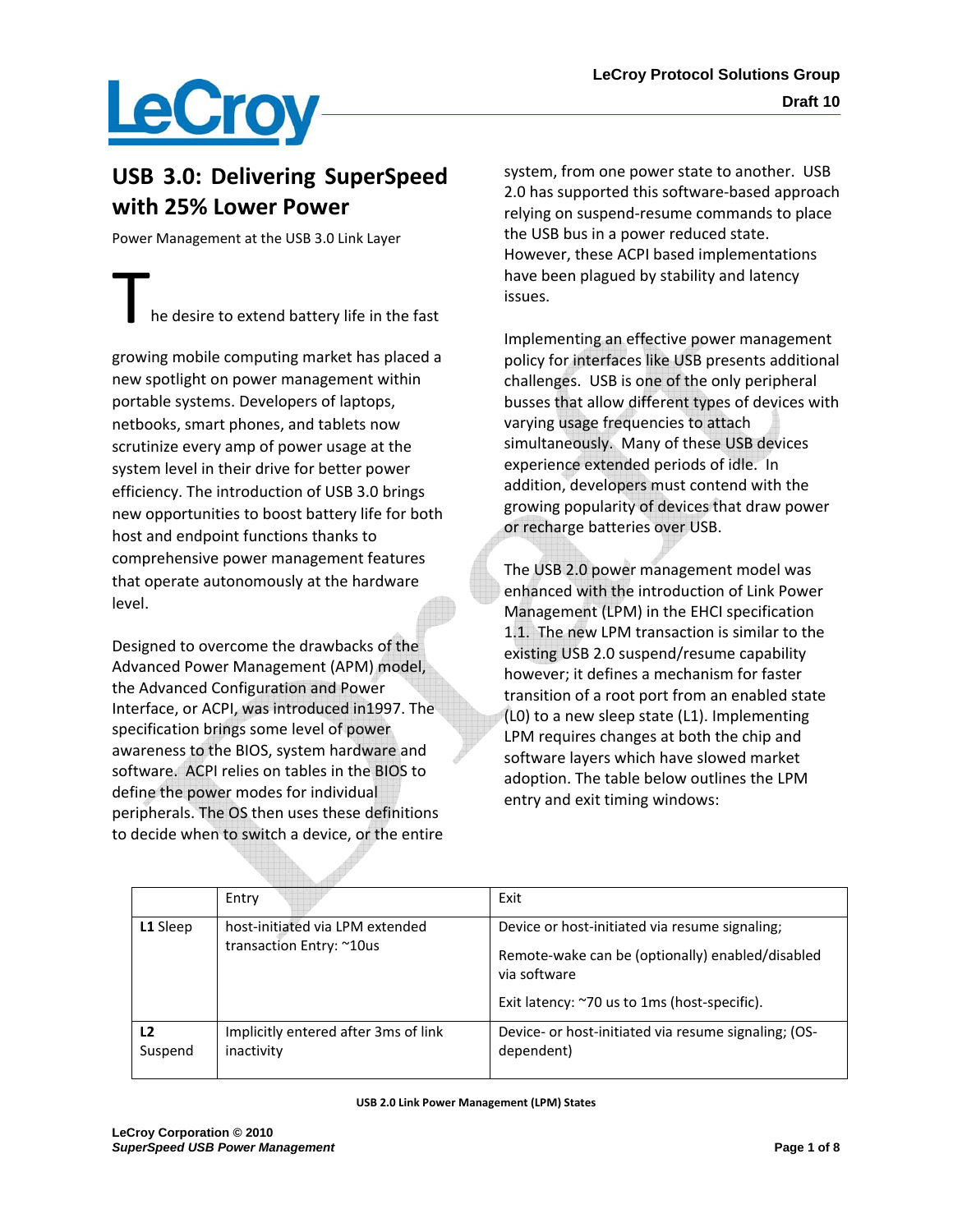

#### **USB 3.0: Designed for Power Efficiency:**

Recognizing that continued adoption of USB will require improved power efficiency, the USB‐IF has made power management a cornerstone to its next generation interface: SuperSpeed USB. For backwards compatibility, USB 3.0 devices are required to support both 2.0 and 3.0 link speeds. USB 3.0 devices will maintain separate controllers and physical layers for High/Full speed and SuperSpeed links. To ensure power savings gained while operating in USB 3.0 mode are not lost when 3.0 hosts are connected to legacy 2.0 devices, all USB 3.0 ports (host & device) are now required to support the LPM feature above when operating at High/Full speed. Correct power management operation in both legacy USB 2.0 mode as well as SuperSpeed mode will be verified during USB 3.0 logo certification.

SuperSpeed USB uses dual simplex differential signaling operating at 5 GHz frequency to provide a 10x performance increase over High‐Speed USB. The higher power required to drive the 5 GHz signaling in SuperSpeed mode is more than offset by the improved efficiency of 3.0 data

transfers. The USB‐IF estimates the system power necessary to complete a 20MB SuperSpeed data transfer will be 25% lower when compared to high-speed mode. This is possible because several architectural issues that hampered USB 2.0 power efficiency have been enhanced in the USB 3.0 specification below.

- Elimination of device polling by allowing devices to asynchronously signal when they need service from the host
- The ability for device ports to initiate low power states
- The ability for device ports to remove power from all or portions of their circuitry (function level suspend)
- The ability to use data streaming for bulk transfers
- More efficient token/data/handshake sequence
- The addition of packet routing eliminates the need to broadcast packets to all endpoints downstream from hubs

In addition to these changes, USB 3.0 improves efficiency by implementing power management at the link layer to provide greater speed and precision in managing power consumption.



**25% less system power is used during a SuperSpeed 20Mbyte data transfer compared to high‐speed**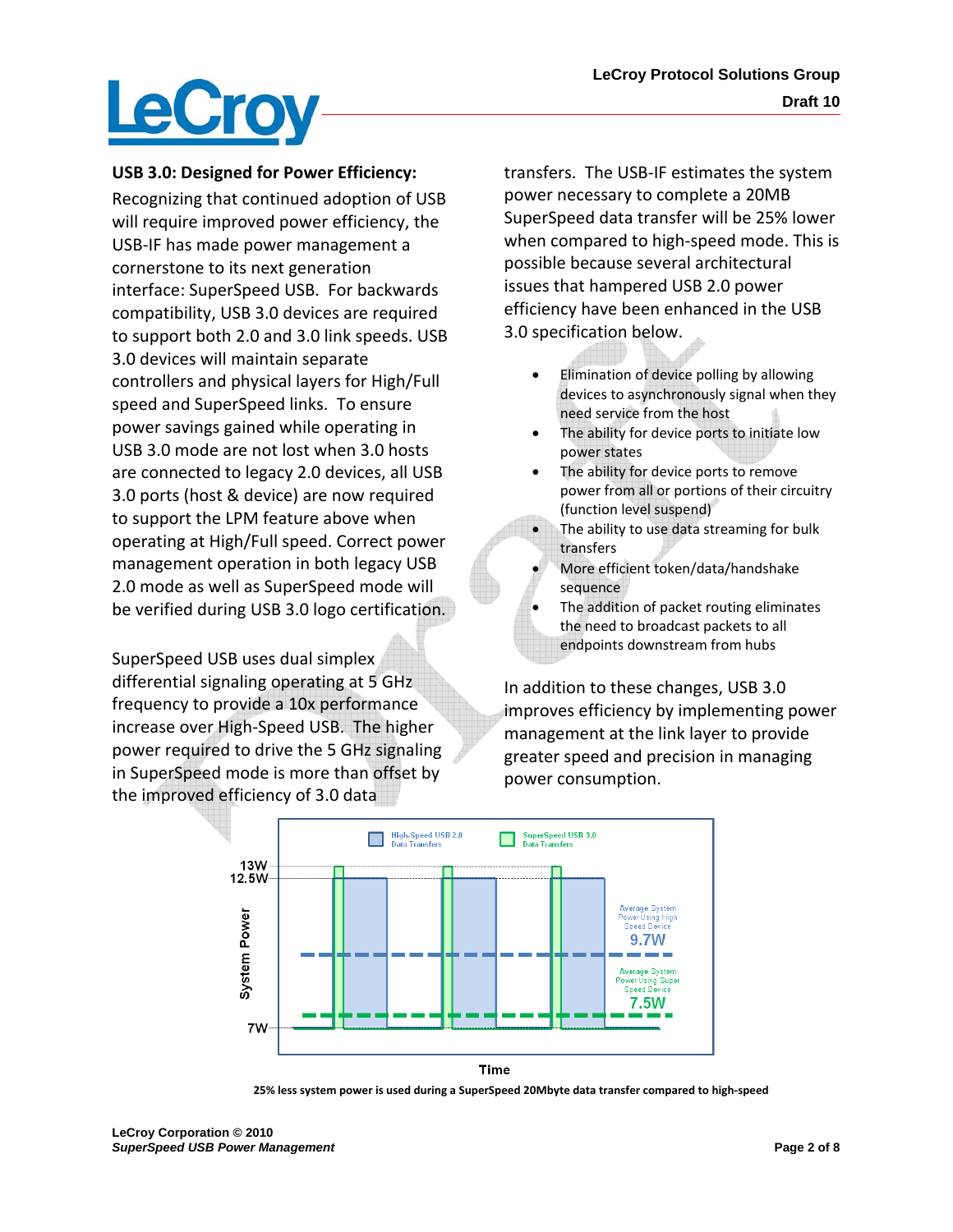

The table below outlines the four power states in USB 3.0. Each state incrementally lowers power usage while increasing the allowed exit latency. This provides a more adaptive power management model that

uses timers and link state awareness to reduce power usage. While the specifics of how devices will lower their power draw are left to the vendor, the table below outlines the link states defined by the USB 3.0 specification:

| Link State     | Description          | Key Characteristics                           | <b>Exit Latency</b> |
|----------------|----------------------|-----------------------------------------------|---------------------|
| U0             | Link Active          |                                               | NΑ                  |
| U <sub>1</sub> | Link Idle, Fast Exit | <b>RX &amp; TX Circuit Quiesced</b>           | us range            |
| U <sub>2</sub> | Link idle, Slow Exit | <b>Clock Generation Circuit also Quiesced</b> | Low ms range        |
| U3             | Suspend              | Portions of device power removed              | Higher ms range     |

**Logical Save Link States defined in USB 3.0** 

Most early 3.0 devices rely on inactivity timers to initiate entry into the U1 state. In the U1 state, these devices will typically reduce power to their SuperSpeed PHY. These devices will progressively lower power to other parts of the interface as the inactively period increases. In some cases, host ports will immediately request transition to the most aggressive power suspend state (U3) during idle periods. This more rigid approach to lowering power draw is generally initiated by higher layers and is based on expected usage patterns for specific device classes. USB 3.0 also preserves function suspend features from USB 2.0 allowing individual functions to be placed into a lower power state. The remainder of this article explores the SuperSpeed power management model and the power state transitions required by the USB 3.0 specification.

### **Configuring USB Devices for Power Management:**

There are four steps involved in configuring a USB 3.0 device for power management.

**1. DEVICES MUST REPORT THEIR LEVEL OF SUPPORT FOR POWER MANAGEMENT WITHIN THEIR ENDPOINT DESCRIPTORS**

While it is required for all devices to support power management to gain SuperSpeed certification, USB developers may elect to configure devices with this functionality disabled for specific applications.

### **2. HOST MUST SEND SET\_FEATURE TO U1/U2\_ENABLE DURING CONFIGURATION**

Alternatively, some peripheral devices that are used intermittently may aggressively direct their own links to the lower power state. Higher layers require a mechanism to enable (or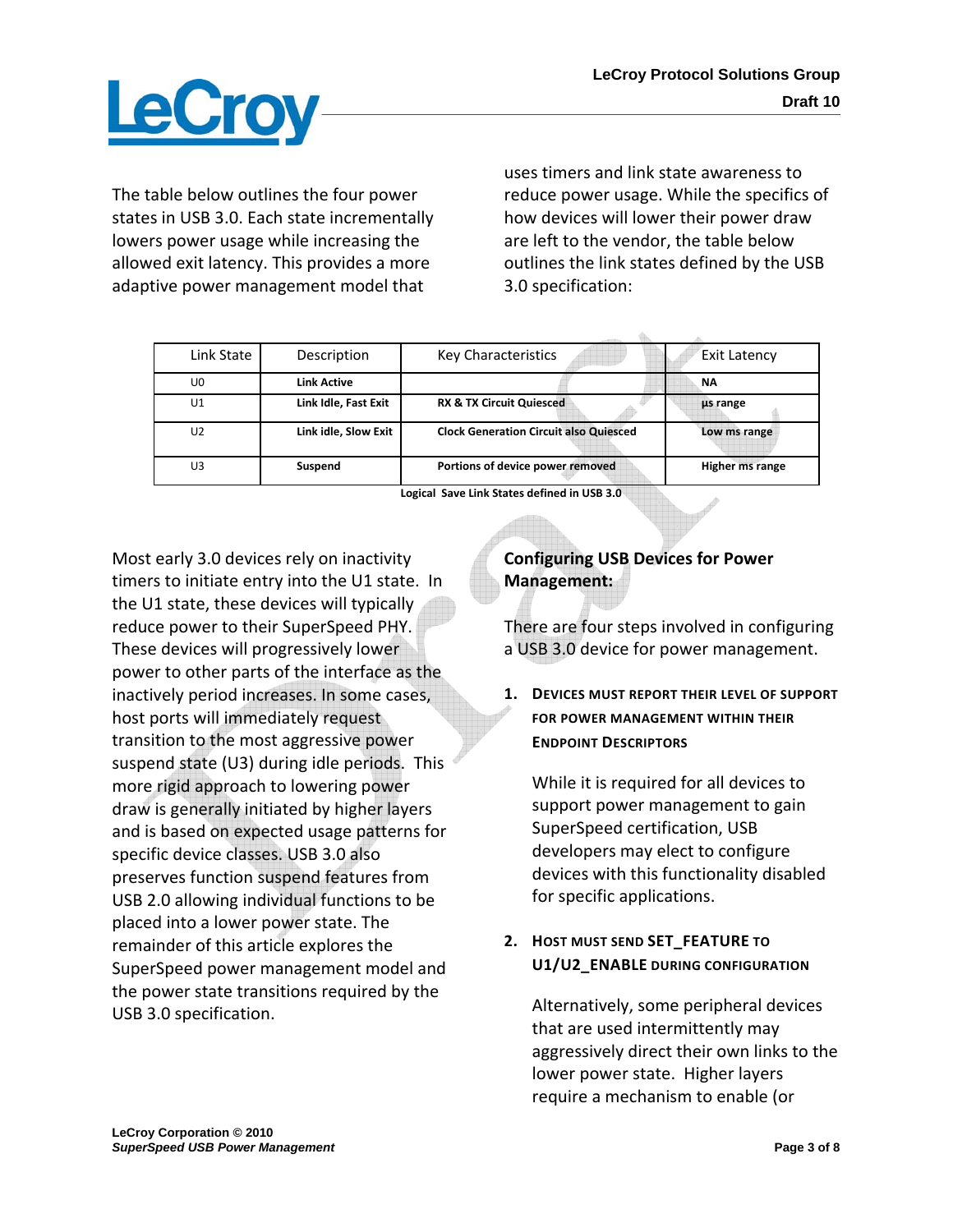

disable) the upstream port's ability to request low power entry. When asserted, U1/U2\_ENABLE allows the upstream port to initiate entry to U1/U2.

**3. HOST MUST SEND LINK MANAGEMENT PACKET (LMP) TO DEFINE THE U1/U2 INACTIVITY TIMEOUT**

The U1/U2 inactivity timers allow the host to define the time interval between the U0 > U1 and the U1 > U2 power state transitions. These timers provide the flexibility to delay power state transitions for specific applications, such as Blu‐Ray disk writers, that could suffer usability problems if response latency is introduced. The U1 and U2 inactivity timeout can be as long as 127 µs and 65 ms respectively. Sending an LMP with

the U1 inactivity timeout value between the range 0x01‐0xFE also serves to implicitly enable the host port to initiate U1/U2 transitions.

### **4. HOST WILL INFORM THE DEVICE OF THE U1/U2 SYSTEM EXIT LATENCY USING SET\_SEL**

Reporting System Exit Latency (SEL) allows the host to more intelligently manage power state transitions for periodic endpoints, such as isochronous devices. SEL represents the total latency to transition the entire path of links between the device and host from U1/U2 back to U0. It provides a mechanism for higher layers to reduce or even disable U1/U2 entry if system exit latency exceeds the minimum service intervals reported by the device.



**Host‐device exchange of Power Management Configuration data**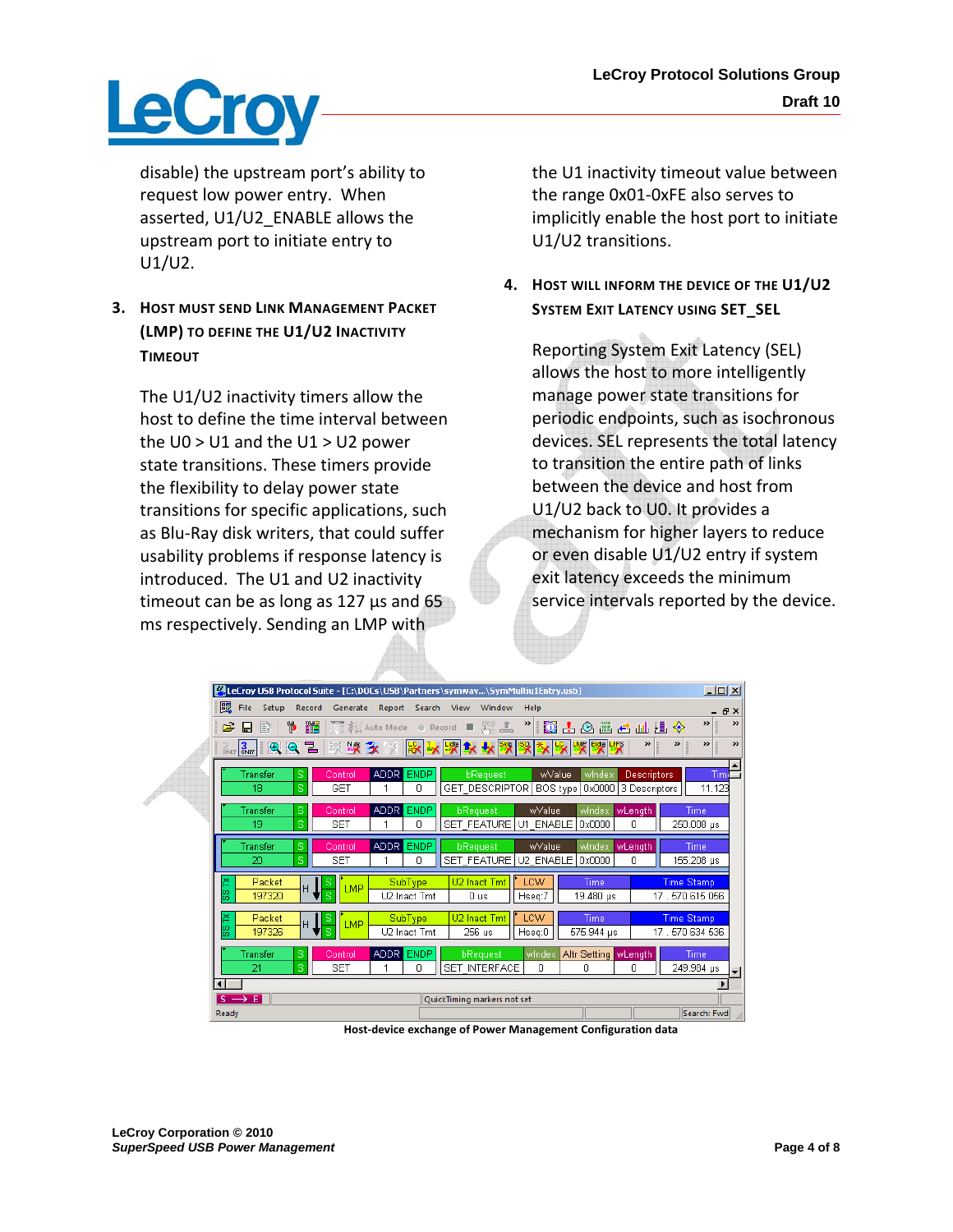

#### **Transitioning from U0 >U1**

Either link partner can initiate a transition from U0 >U1 based on the expiration of the PORT\_U1\_TIMEOUT timer. Alternatively, some devices may attempt to save power by proactively initiating U1 mode more aggressively by setting their U1\_Enable feature selector and reporting their U1 Inactivity Timeout equal to 0.

Initial entry into a low power state is always negotiated between ports using the LGO\_U*n* followed by LAU (accept) or LXU (reject). The port sending the LAU should wait until it receives a single LPMA (accept response) which serves as a final handshake before transitioning to any of the low power states. To maximize power savings, ports are required to respond to power management commands within the PM\_LC\_TIMER timeout. If the port initiating the state change does not receive an LAU or LXU before the PM\_LC\_TIMER expires (3us), it's considered a link error and should initiate recovery.

Alternatively, if after sending the LAU, the device does not receive the LPMA or any other valid traffic (TS1, LFPS or Link Command, etc…) before the PM\_ENTRY\_TIMER expires (6us), it should proceed to the low power state anyway. In this event, it is assumed the LPMA was corrupted and the port issuing the LGO\_U1 has already entered U1.

#### **Transitioning from U1 > U2**

The transition from U1 to U2 is generally triggered by a second timer called the U2 Inactivity Timer which, when enabled, will silently move the link to the lower

power U2 state. This U2 inactivity time out value is reported by the endpoint's configuration descriptor. It's the host responsibility to enable this timer using the U2 Inactivity Timeout LMP. When a link enters U1, this starts the U2 inactivity timer and provides a mechanism for the port to autonomously move to the U2 state.

For some devices, it may not be practical for individual endpoints to enter U1 (ie: composite devices that may have a shared PLL). Some devices may bypass the U1 mode altogether and instead transition the link from U0 directly to U2 using the LGO U2 link command thus allowing a larger portion of the SuperSpeed interface to be suspended. A device can be configured to support U2 exclusively with SET\_FEATURE: U1\_DISABLE.

As mentioned previously, some devices may attempt to save more power by immediately transitioning to U1 or U2, using the U1/U2 Enable feature selector. For example, storage devices may immediately issue an LGO U2 after each transfer if the packets pending bit is de‐ asserted in the previous transaction packet.

#### **Transitioning from U0 > U3**

The U3 state is a deep power saving state where interface power may be removed. It's the equivalent of Suspend state in USB 2.0 and it can only be initiated by a downstream facing port using the LGO U3 followed by LAU (accept). Upstream facing ports are not allowed to reject the LGO U3. While the goal is to conserve as much power as possible, while in U3, a port must still maintain its Warm Reset detect, U3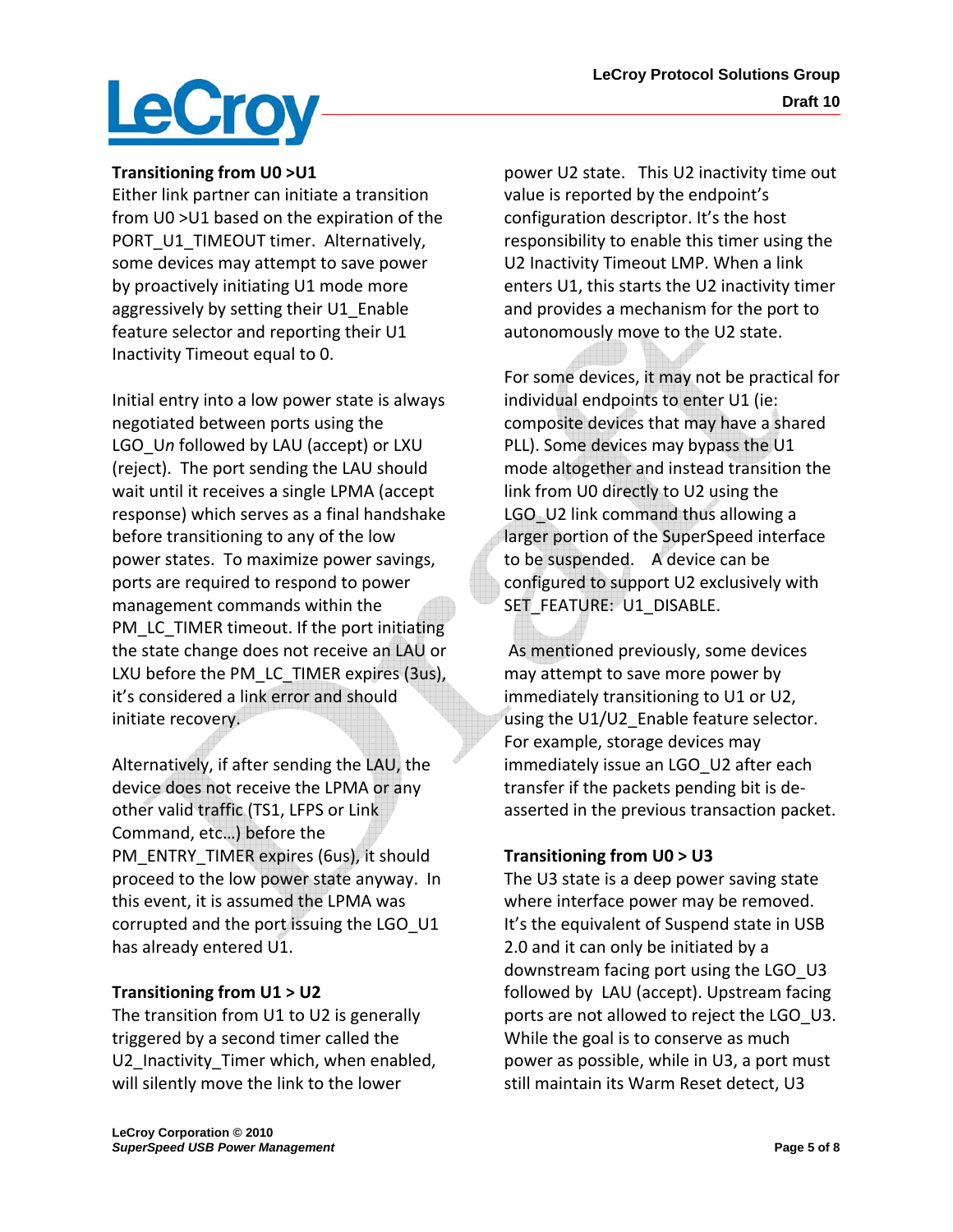# LeCroy

wake detect, (for host initiated wakeup) as well as wake transmission (for remote wake capable devices).

## **Transitioning from U1/U2 >U0**

Returning a link from U1 to U0 active state mandates the shortest recovery time in the range of 10us. This transition is normally initiated when a packet needs to be transmitted, such as an IN message from the host, or an ERDY message from the device. Ports in lower power states need a mechanism to signal its link partner to begin the link recovery process. Low Frequency Periodic Signaling (LFPS) is a 50 MHz side‐band signal that provides a port with a low‐power mechanism to send a "wake signal" to a link partner. Both sides must receive an LFPS "handshake" to avoid entering the Recovery link state before the far‐end receiver is ready.

To deliver acceptable performance, SuperSpeed devices utilize a low‐latency recovery sequence that provides a streamlined way to re‐train links when exiting these low power conditions. SuperSpeed ports may also enter the Recovery state when errors are detected during data transfers. In both cases, only TS1 and TS2 ordered sets are exchanged with the goal of returning the link to U0 as quickly as possible.

## **Resolving conflicts between power management commands**

There are numerous rules and conditions defined in the USB 3.0 specification to preserve the integrity of the link during power state changes. This includes obvious requirements such as disallowing devices

from starting low power transitions unless they have transmitted and received all pending data packets, acknowledgements, flow control link commands, header and buffer credit advertisements. There are also rules to ensure links maintain coherency in the event an expected power management response is not received. For example, a port that sends U1 or U2 exit signal but does not receive an LFPS handshake from its link partner should transition to the SS.disabled state (assumes the sleeping device is removed from the system). Because power state changes can be initiated by both host and peripheral device ports, there are several rules designed to manage link state race conditions and potential conflicts between ports. For example, peripheral devices that have sent an LGO U1 or LGO U2 and also received an LGO\_U3, should wait until they receive an LXU from the host and then send an LAU accept for the U3 request. In the case of a host port that has been directed (by a higher layer) to initiate a transition to U3 while a transition to U1 or U2 has been initiated but not yet completed, the host port should complete the in‐process transition to U1 or U2, then immediately return to U0 and request entry to U3.

## **Test and verification of USB 3.0 power management**

To ensure USB 3.0 devices properly implement these power management behaviors, they will be verified during the USB‐IFs SuperSpeed certification program. Testing devices to ensure reliable operation in power managed environments raises a substantial verification challenge. Post‐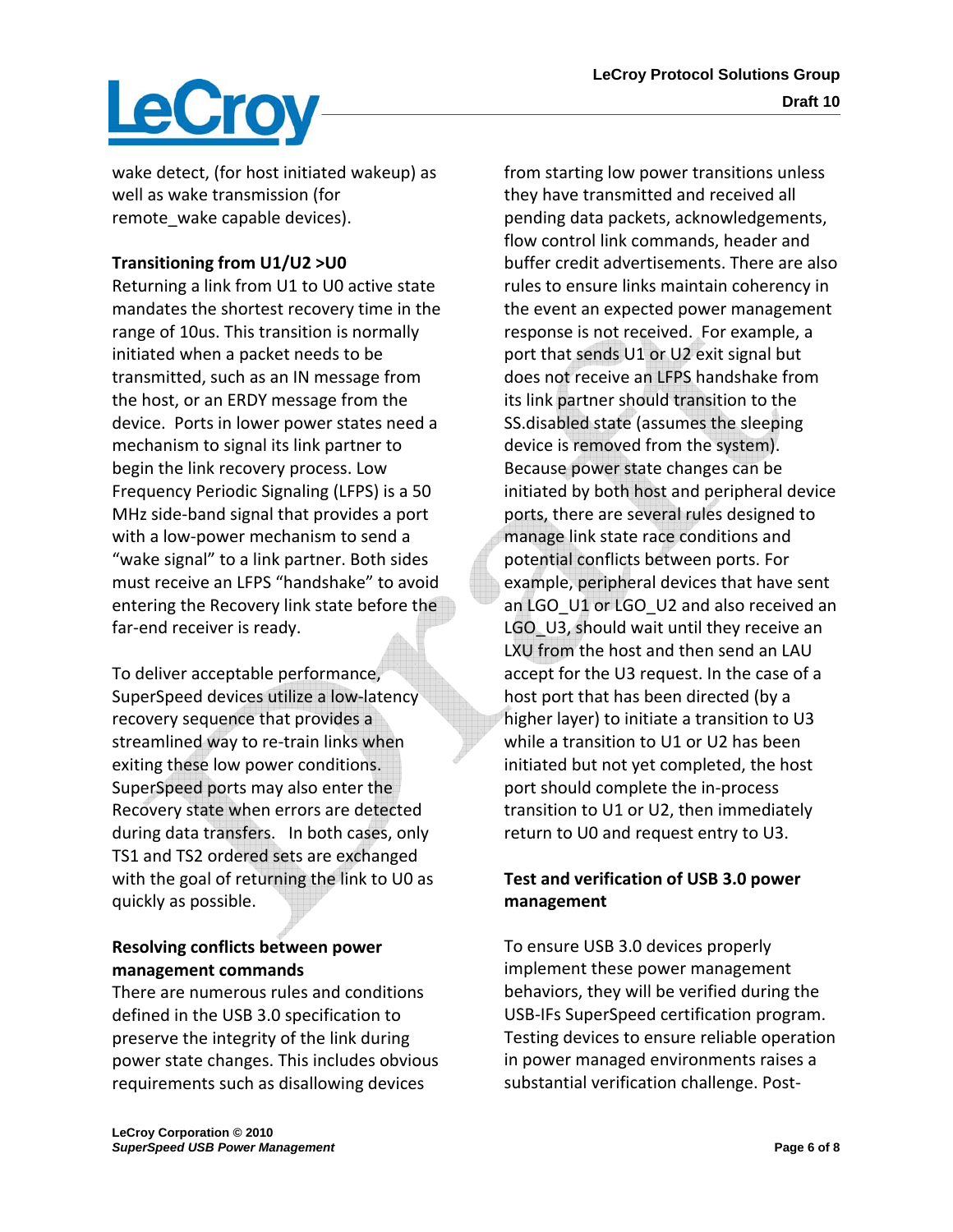# **LeCroy**

silicon functional test teams may struggle to simply initiate power management transitions as the necessary commands occur at the lowest layers making them difficult to control using software. Entrance and exit from these low power states must occur within rigid pre‐defined time limits. This task is greatly simplified by protocol layer test tools that have the following capabilities:

- **Low Level Link Tester –** To test many of the link states outlined above requires special test systems that can control and manipulate the logical link layer. Most functional test teams rely on traffic generators that emulate real device behaviors to perform this testing. Verification systems, such as LeCroy's Voyager USB tester platform provide fine grained control of link layer handshaking. These tools should be capable of creating intentional timing violations and invalid state transitions to test error recovery on the device‐under‐ test.
- **Accurate capture of U1 recovery sequence** ‐ The SuperSpeed transition from U1 to the active state (Ux\_EXIT\_TIMER) mandates both ports should enter U0 within 6ms or the link will enter SS.disabled. Unlike Power‐on link training, recovery from U1 uses a fast link training sequence without the added TS.EQ symbols. This frequent re‐ training places considerable pressure on the analyzer front‐end as it must seamlessly capture the LFPS handshaking followed by 5 GHz signal lock and the U1 recovery sequence.
- **Triggering on power link state changes** Traffic at the logical link layer is invisible to the upper layers of USB 3.0 protocol making it impossible to see Link Commands using software based tools. This mandates using an inline protocol analyzer capable of accurately time stamping link layer traffic between devices. Triggering on link commands such as the LGO/LAU exchange and the LFPS wake signals are critical for efficient power management debug.
- **Triggering on power management timeouts** ‐ Returning to U0 from the U1 low power state has proven to be a common problem area for early devices. This transition in particular can occur hundreds of times in only a few seconds. To minimize latency at the application layer, devices are required to enter and exit power save modes within very short timing windows. For example, during the low power exit sequence, both link partners must exchange an LFPS exit handshake within 2ms (tNoLFPSResponseTimeout) . If either side fails to send the required response, the opposite link will go to SS.disabled and reverts to USB 2.0 mode. Test systems, such as LeCroy's USB Voyager analyzer, provide independent event timers that can trigger when either a handshake or the required state change is late. This offers firmware engineers a mechanism to capture rare or intermittent timing violations during power management transitions.